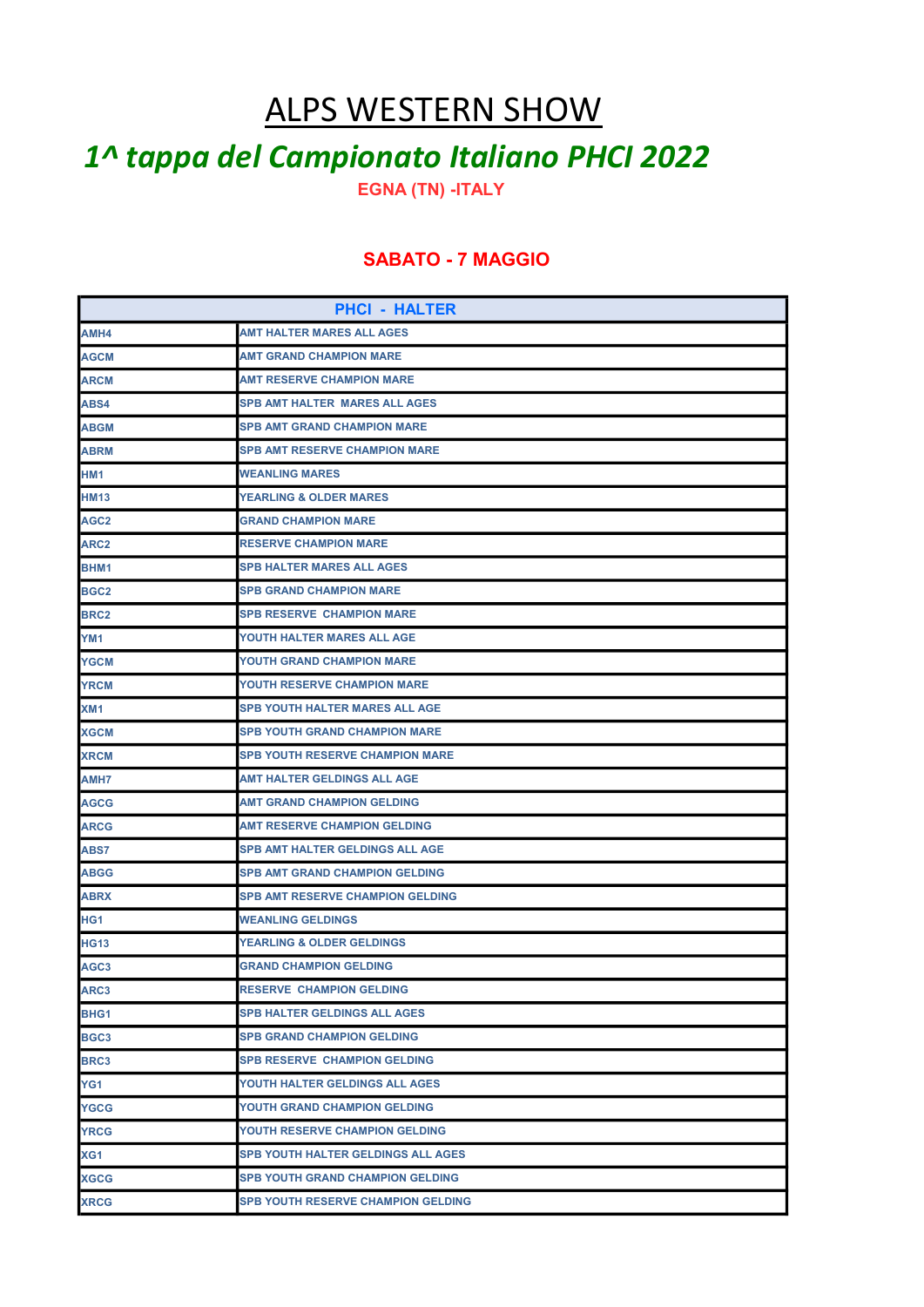| AMH <sub>1</sub>     | AMT HALTER STALLIONS ALL AGES                                         |                                              |
|----------------------|-----------------------------------------------------------------------|----------------------------------------------|
| <b>AGCS</b>          | AMT GRAND CHAMPION STALLION                                           |                                              |
| <b>ARCS</b>          | <b>AMT RESERVE CHAMPION STALLION</b>                                  |                                              |
| ABS1                 | SPB AMT HALTER STALLIONS ALL AGES                                     |                                              |
| <b>ABGS</b>          | <b>SPB AMT GRAND CHAMPION STALLION</b>                                |                                              |
| <b>ABRT</b>          | <b>SPB AMT RESERVE CHAMPION STALLION</b>                              |                                              |
| HS <sub>1</sub>      | <b>WEANLING STALLIONS</b>                                             |                                              |
| <b>HS13</b>          | <b>YEARLING &amp; OLDER STALLIONS</b>                                 |                                              |
| AGC1                 | <b>GRAND CHAMPION STALLION</b>                                        |                                              |
| ARC1                 | <b>RESERVE CHAMPION STALLION</b>                                      |                                              |
| BHS <sub>1</sub>     | <b>SPB HALTER STALLIONS ALL AGES</b>                                  |                                              |
| BGC1                 | <b>SPB GRAN CHAMPION STALLION</b>                                     |                                              |
| BRC1                 | <b>SPB RESERVE CHAMPION STALLION</b>                                  |                                              |
|                      |                                                                       |                                              |
| <b>OTCC</b>          | <b>COLOR CLASS 1 YR &amp; OLDER ALL SEXES</b>                         |                                              |
|                      | <b>PHCI - SHOWMANSHIP</b>                                             |                                              |
|                      | AMT SHOWMANSHIP AT HALTER ALL AGES and                                |                                              |
| <b>ASH1 and ABSH</b> | <b>SPB AMT SHOWMANSHIP AT HALTER ALL AGES</b><br>within a class)      | offered as All Paint Registries class (class |
|                      | YOUTH SHOWMANSHIP 18 & UNDER and                                      |                                              |
| <b>YSH1 and XSH1</b> | <b>SPB YOUTH SHOWMANSHIP 18 &amp; UNDER</b><br>within a class)        | offered as All Paint Registries class (class |
|                      | PHCI SHOWMANSHIP NOVICE (NOT APPROVED)                                |                                              |
|                      | SHOWMANSHIP WALK AND TROT (NOT APPROVED)                              |                                              |
|                      | <b>ANTE - SHOWMANSHIP</b>                                             |                                              |
|                      | <b>OPEN</b>                                                           |                                              |
|                      | <b>AMATEUR A2W</b>                                                    |                                              |
|                      | <b>YOUTH A2W</b>                                                      |                                              |
|                      | <b>NOVICE AMATEUR A2W</b>                                             |                                              |
|                      | <b>NOVICE YOUTH A2W</b>                                               |                                              |
|                      | <b>NOVICE RIDER AMATEUR A1W</b>                                       |                                              |
|                      | <b>NOVICE RIDER YOUTH A1W</b>                                         |                                              |
|                      |                                                                       |                                              |
|                      | WALK AND TROT A1W                                                     |                                              |
|                      | <b>PHCI - LONGE LINE</b>                                              |                                              |
|                      | <b>OPEN YEARLING &amp; 2 YR OLD LONGE LINE and</b>                    |                                              |
| <b>LLN3 and BLL3</b> | <b>SPB OPEN YEARLING &amp; 2 YR OLD LONGE LINE</b><br>within a class) | offered as All Paint Registries class (class |
| <b>ALL1</b> and      | AMT YEARLING & 2 YR OLD LONGE LINE and                                |                                              |
| ABL <sub>2</sub>     | <b>SPB AMT YEARLING &amp; 2 YR OLD LONGE LINE</b><br>within a class)  | offered as All Paint Registries class (class |
|                      | <b>PHCI - REINING</b>                                                 |                                              |
| <b>RNG1 and</b>      | <b>REINING ALL AGES and</b>                                           |                                              |
| <b>BRG1</b>          | <b>SPB REINING ALL AGES</b><br>within a class)                        | offered as All Paint Registries class (class |
| <b>GRNG and</b>      | <b>GREEN REINING ALL AGES and</b>                                     |                                              |
| <b>BGRN</b>          | <b>SPB GREEN REINING ALL AGES</b><br>within a class)                  | offered as All Paint Registries class (class |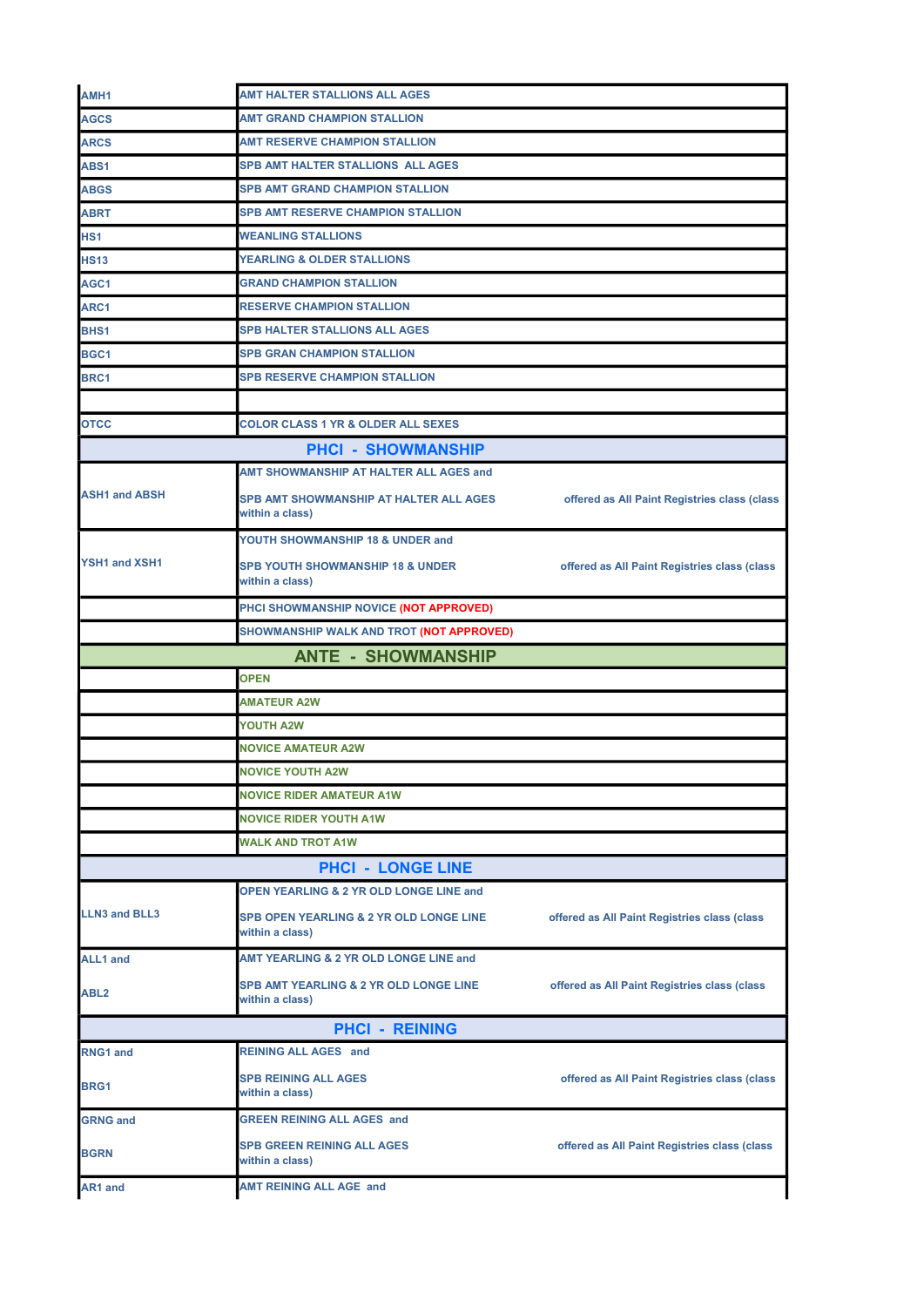| <b>ABRG</b>         | <b>SPB AMT REINING ALL AGE</b><br>within a class)                       | offered as All Paint Registries class (class |
|---------------------|-------------------------------------------------------------------------|----------------------------------------------|
| YR1 and             | YOUTH REINING 18 & UNDER and                                            |                                              |
| XR <sub>1</sub>     | <b>SPB YOUTH REINING 18 &amp; UNDER</b><br>within a class)              | offered as All Paint Registries class (class |
|                     | PHCI NOVICE REINING (NOT APPROVED)                                      |                                              |
|                     | <b>ANTE - REINING</b>                                                   |                                              |
|                     | <b>OPEN</b>                                                             |                                              |
|                     | <b>AMATEUR A2W</b>                                                      |                                              |
|                     | <b>YOUTH A2W</b>                                                        |                                              |
|                     | <b>NOVICE AMATEUR A2W</b>                                               |                                              |
|                     | <b>NOVICE YOUTH A2W</b>                                                 |                                              |
|                     | <b>NOVICE RIDER AMATEUR A1W</b>                                         |                                              |
|                     | <b>NOVICE RIDER YOUTH A1W</b>                                           |                                              |
|                     | <b>NOVICE RIDER &lt;14 ANNI A1W</b>                                     |                                              |
|                     | <b>PHCI - HORSEMANSHIP</b>                                              |                                              |
|                     | <b>AMT WESTERN HORSEMANSHIP ALL AGE and</b>                             |                                              |
| <b>AH1 and ABHM</b> | SPB AMT WESTERN HORSEMANSHIP ALL AGE<br>within a class)                 | offered as All Paint Registries class (class |
|                     | YOUTH WESTERN HORSEMANSHIP 18 & UNDER and                               |                                              |
| YH1 and XH1         | <b>SPB YOUTH WESTERN HORSEMANSHIP 18 &amp; UNDER</b><br>within a class) | offered as All Paint Registries class (class |
|                     | PHCI NOVICE WESTERN HORSEMANSHIP (NOT APPROVED)                         |                                              |
|                     | HORSEMANSHIP WALK AND TROT (NOT APPROVED)                               |                                              |
|                     | <b>ANTE - HORSEMANSHIP</b>                                              |                                              |
|                     | <b>OPEN</b>                                                             |                                              |
|                     | <b>AMATEUR A2W</b>                                                      |                                              |
|                     | YOUTH A2W                                                               |                                              |
|                     | <b>NOVICE AMATEUR A2W</b>                                               |                                              |
|                     | <b>NOVICE YOUTH A2W</b>                                                 |                                              |
|                     | <b>NOVICE RIDER AMATEUR A1W</b>                                         |                                              |
|                     | <b>NOVICE RIDER YOUTH A1W</b>                                           |                                              |
|                     | <b>WALK AND TROT A1W</b>                                                |                                              |
|                     | <b>PHCI - WESTERN RIDING</b>                                            |                                              |
| <b>WR1 and</b>      | <b>WESTERN RIDING ALL AGE and</b>                                       |                                              |
| BWR1                | <b>SPB WESTERN RIDING ALL AGE</b><br>within a class)                    | offered as All Paint Registries class (class |
| <b>GWR and</b>      | <b>GREEN WESTERN RIDING ALL AGES and</b>                                |                                              |
| <b>BGWR</b>         |                                                                         |                                              |
|                     | <b>SPB GREEN WESTERN RIDING ALL AGES</b><br>within a class              | offered as All Paint Registries class (class |
| <b>AWR1 and</b>     | AMT WESTERN RIDING ALL AGE and                                          |                                              |
| <b>ABWR</b>         | SPB AMT WESTERN RIDING ALL AGE<br>within a class)                       | offered as All Paint Registries class (class |
| <b>YWR1 and</b>     | YOUTH WESTERN RIDING 18 & UNDER and                                     |                                              |
| XWR1                | <b>SPB YOUTH WESTERN RIDING 18 &amp; UNDER</b><br>within a class)       | offered as All Paint Registries class (class |
|                     | PHCI NOVICE WESTERN RIDING (NOT APPROVED)                               |                                              |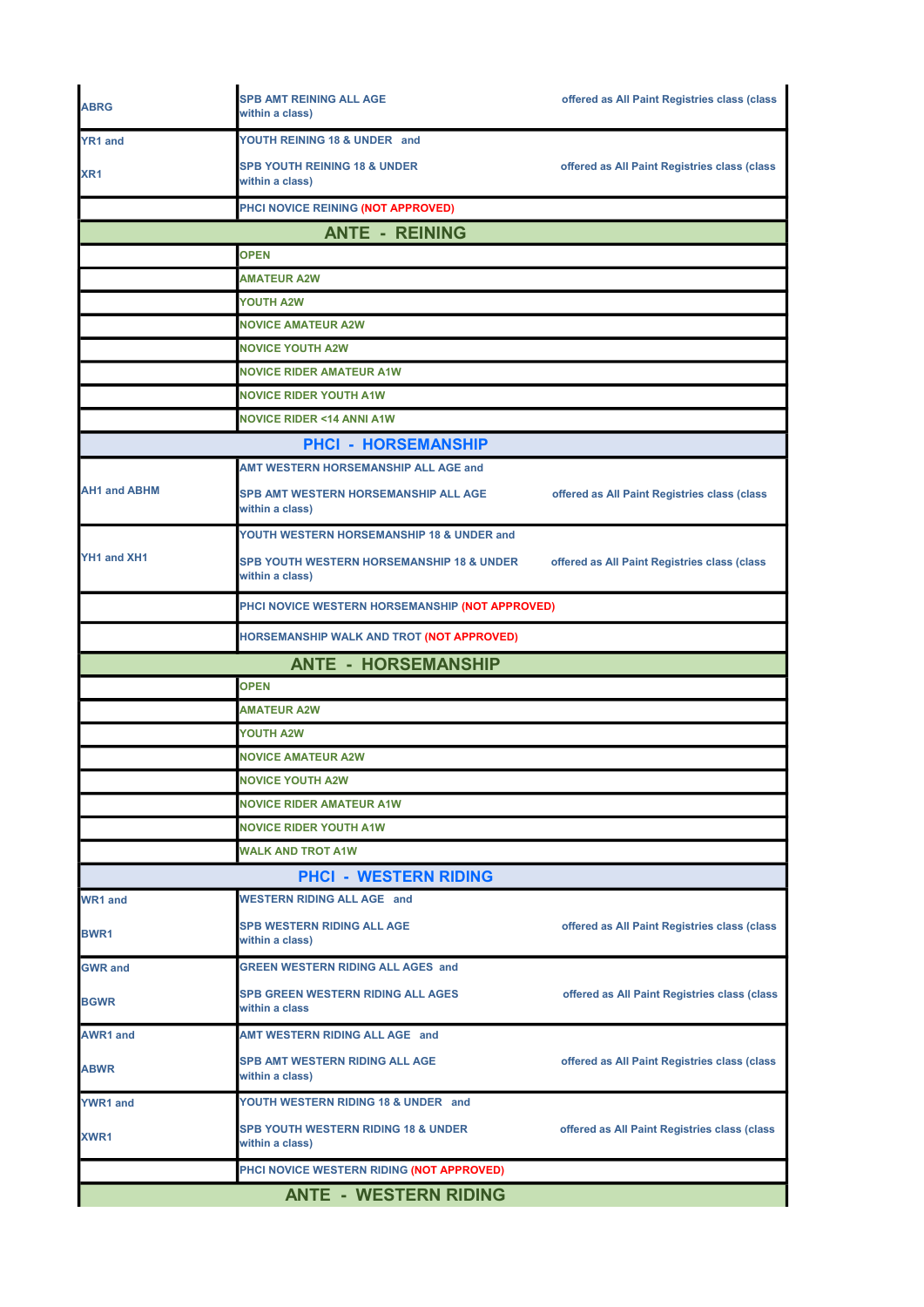|                                   | <b>OPEN</b>                                                                                                  |  |  |
|-----------------------------------|--------------------------------------------------------------------------------------------------------------|--|--|
|                                   | <b>AMATEUR A2W</b>                                                                                           |  |  |
|                                   | YOUTH A2W                                                                                                    |  |  |
|                                   | <b>NOVICE AMATEUR A2W</b>                                                                                    |  |  |
|                                   | <b>NOVICE YOUTH A2W</b>                                                                                      |  |  |
|                                   | <b>NOVICE RIDER AMATEUR A1W</b>                                                                              |  |  |
|                                   | <b>NOVICE RIDER YOUTH A1W</b>                                                                                |  |  |
| <b>PHCI - HUNTER UNDER SADDLE</b> |                                                                                                              |  |  |
| BPH <sub>1</sub>                  | HUNTER UNDER SADDLE ALL AGES                                                                                 |  |  |
| BBH <sub>1</sub>                  | <b>SPB HUNTER UNDER SADDLE ALL AGES</b>                                                                      |  |  |
| <b>GHU</b>                        | <b>GREEN HUNTER UNDER SADDLE ALL AGES</b>                                                                    |  |  |
| <b>BGHU</b>                       | <b>SPB GREEN HUNTER UNDER SADDLE ALL AGES</b>                                                                |  |  |
| ABH1                              | AMT HUNTER UNDER SADDLE ALL AGE                                                                              |  |  |
| <b>ABBH</b>                       | <b>SPB AMT HUNTER UNDER SADDLE ALL AGES</b>                                                                  |  |  |
| YBH1                              | YOUTH HUNTER UNDER SADDLE 18 & UNDER                                                                         |  |  |
| XBH1                              | <b>SPB YOUTH HUNTER UNDER SADDLE 18 &amp; UNDER</b>                                                          |  |  |
|                                   | PHCI NOVICE HUNTER UNDER SADDLE (NOT APPROVED)                                                               |  |  |
|                                   | HUNTER UNDER SADDLE WALK AND TROT (NOT APPROVED)                                                             |  |  |
|                                   | <b>ANTE - HUNTER UNDER SADDLE</b>                                                                            |  |  |
|                                   | <b>OPEN</b>                                                                                                  |  |  |
|                                   | <b>AMATEUR A2W</b>                                                                                           |  |  |
|                                   | YOUTH A2W                                                                                                    |  |  |
|                                   | <b>NOVICE AMATEUR A2W</b>                                                                                    |  |  |
|                                   | <b>NOVICE YOUTH A2W</b>                                                                                      |  |  |
|                                   | <b>NOVICE RIDER AMATEUR A1W</b>                                                                              |  |  |
|                                   | <b>NOVICE RIDER YOUTH A1W</b>                                                                                |  |  |
|                                   | <b>WALK AND TROT A1W</b>                                                                                     |  |  |
|                                   | <b>PHCI - HUNT SEAT EQUITATION</b>                                                                           |  |  |
| AHS1 and                          | AMT HUNT SEAT EQUITATION ALL AGES and                                                                        |  |  |
| <b>ABHS</b>                       | SPB AMT HUNT SEAT EQUITATION ALL AGES<br>offered as All Paint Registries class (class<br>within a class)     |  |  |
| YEE1 and                          | YOUTH HUNT SEAT EQUITATION 18 & UNDER and                                                                    |  |  |
| XEE1                              | SPB YOUTH HUNT SEAT EQUITATION 18 & UNDER<br>offered as All Paint Registries class (class<br>within a class) |  |  |
|                                   | PHCI NOVICE HUNT SEAT EQUITATION (NOT APPROVED)                                                              |  |  |
|                                   | HUNT SEAT EQUITATION WALK AND TROT (NOT APPROVED)                                                            |  |  |
|                                   | <b>ANTE - HUNT SEAT EQUITATION</b>                                                                           |  |  |
|                                   | <b>OPEN</b>                                                                                                  |  |  |
|                                   | <b>AMATEUR A2W</b>                                                                                           |  |  |
|                                   | <b>YOUTH A2W</b>                                                                                             |  |  |
|                                   | <b>NOVICE AMATEUR A2W</b>                                                                                    |  |  |
|                                   | <b>NOVICE YOUTH A2W</b>                                                                                      |  |  |
|                                   | <b>NOVICE RIDER AMATEUR A1W</b>                                                                              |  |  |
|                                   | <b>NOVICE RIDER YOUTH A1W</b>                                                                                |  |  |
|                                   | <b>WALK AND TROT A1W</b>                                                                                     |  |  |
|                                   | <b>JACKPOT HORSEMANSHIP</b>                                                                                  |  |  |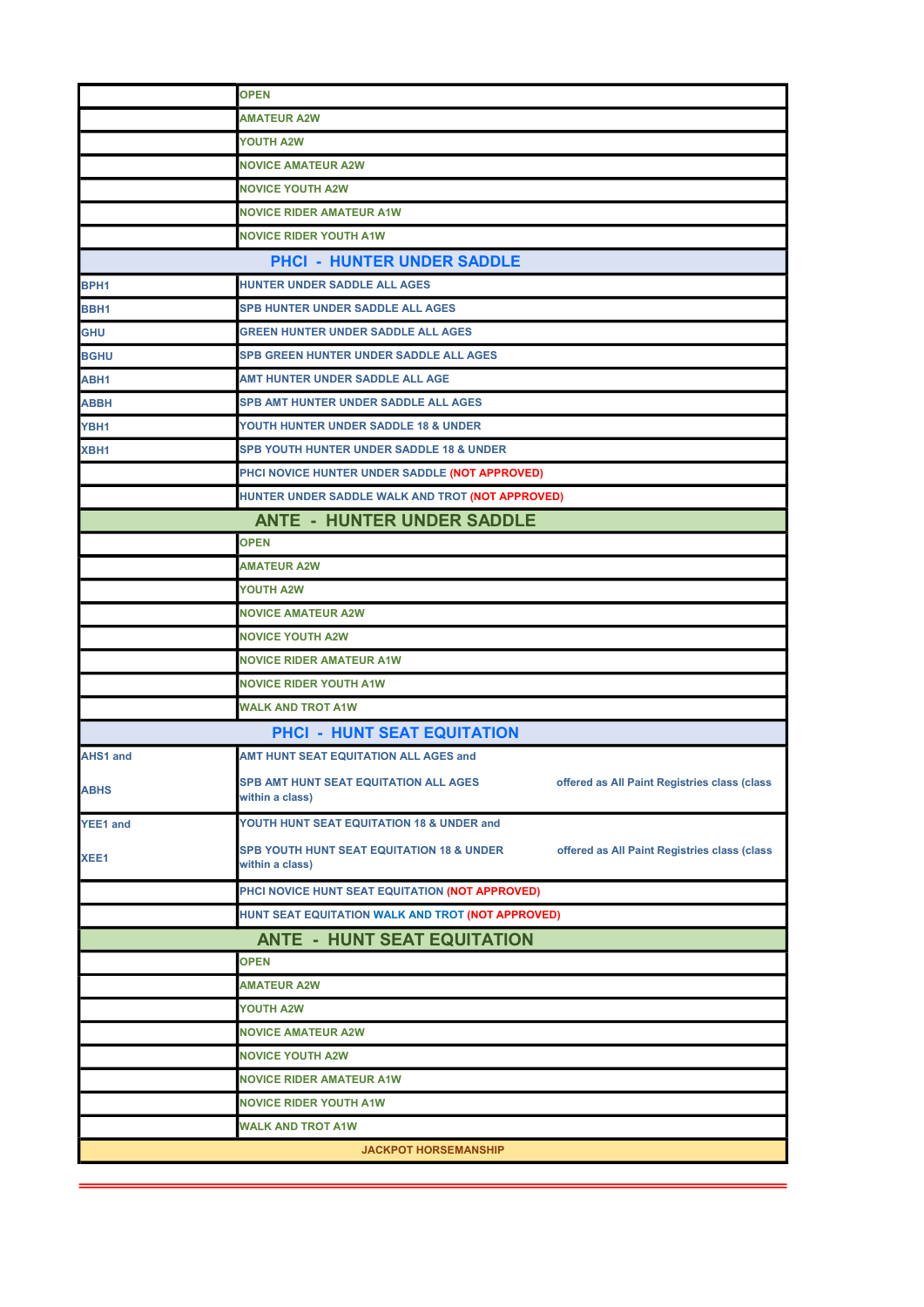## DOMENICA - 8

| <b>PHCI - WESTERN PLEASURE</b> |                                                           |                                              |
|--------------------------------|-----------------------------------------------------------|----------------------------------------------|
| WP1                            | <b>WESTERN PLEASURE ALL AGES</b>                          |                                              |
| <b>BWP1</b>                    | <b>SPB WESTERN PLEASURE ALL AGES</b>                      |                                              |
| GWP                            | <b>GREEN WESTERN PLEASURE ALL AGES</b>                    |                                              |
| <b>BGWP</b>                    | <b>SPB GREEN WESTERN PLEASURE ALL AGES</b>                |                                              |
| AWP1                           | <b>AMT WESTERN PLEASURE ALL AGES</b>                      |                                              |
| ABWP                           | <b>SPB AMT WESTERN PLEASURE ALL AGES</b>                  |                                              |
| <b>YWP1</b>                    | YOUTH WESTERN PLEASURE 18 & UNDER                         |                                              |
| XWP1                           | SPB YOUTH WESTERN PLEASURE 18 & UNDER                     |                                              |
|                                | PHCI NOVICE WESTERN PLEASURE (NOT APPROVED)               |                                              |
|                                | WESTERN PLEASURE WALK AND TROT (NOT APPROVED)             |                                              |
|                                | <b>ANTE - WESTERN PLEASURE</b>                            |                                              |
|                                | <b>OPEN</b>                                               |                                              |
|                                | <b>AMATEUR A2W</b>                                        |                                              |
|                                | <b>YOUTH A2W</b>                                          |                                              |
|                                | <b>NOVICE AMATEUR A2W</b>                                 |                                              |
|                                | <b>NOVICE YOUTH A2W</b>                                   |                                              |
|                                | <b>NOVICE RIDER AMATEUR A1W</b>                           |                                              |
|                                | <b>NOVICE RIDER YOUTH A1W</b>                             |                                              |
|                                | <b>WALK AND TROT A1W</b>                                  |                                              |
|                                | <b>PHCI-RANCH RIDING</b>                                  |                                              |
| <b>RHP1 and</b>                | <b>RANCH RIDING ALL AGES and</b>                          |                                              |
| BRP1                           | <b>SPB RANCH RIDING ALL AGES</b><br>within a class)       | offered as All Paint Registries class (class |
| <b>ARP1 and</b>                | <b>AMT RANCH RIDING ALL AGES and</b>                      |                                              |
| ABRP                           | <b>SPB AMT RANCH RIDING ALL AGES</b><br>within a class)   | offered as All Paint Registries class (class |
| <b>YRP1</b> and                | YOUTH RANCH RIDING ALL AGES and                           |                                              |
| XRP1                           | <b>SPB YOUTH RANCH RIDING ALL AGES</b><br>within a class) | offered as All Paint Registries class (class |
|                                | PHCI NOVICE RANCH RIDING (NOT APPROVED)                   |                                              |
|                                | <b>ANTE - RANCH RIDING</b>                                |                                              |
|                                | <b>OPEN</b>                                               |                                              |
|                                | <b>AMATEUR A2W</b>                                        |                                              |
|                                | <b>YOUTH A2W</b>                                          |                                              |
|                                | <b>NOVICE AMATEUR A2W</b>                                 |                                              |
|                                | <b>NOVICE YOUTH A2W</b>                                   |                                              |
|                                | <b>NOVICE RIDER AMATEUR A1W</b>                           |                                              |
|                                | <b>NOVICE RIDER YOUTH A1W</b>                             |                                              |
|                                | <b>JACKPOT RANCH RIDING</b>                               |                                              |
|                                | LEAD LINE (3-8 yr old) (NOT APPROVED)                     |                                              |
|                                | <b>PHCI - TRAIL</b>                                       |                                              |
| <b>TRL1</b> and                | <b>TRAIL ALL AGE and</b>                                  |                                              |
| BT <sub>1</sub>                | <b>SPB TRAIL ALL AGE</b><br>within a class)               | offered as All Paint Registries class (class |
| <b>GTR</b> and                 | <b>GREEN TRAIL ALL AGES and</b>                           |                                              |